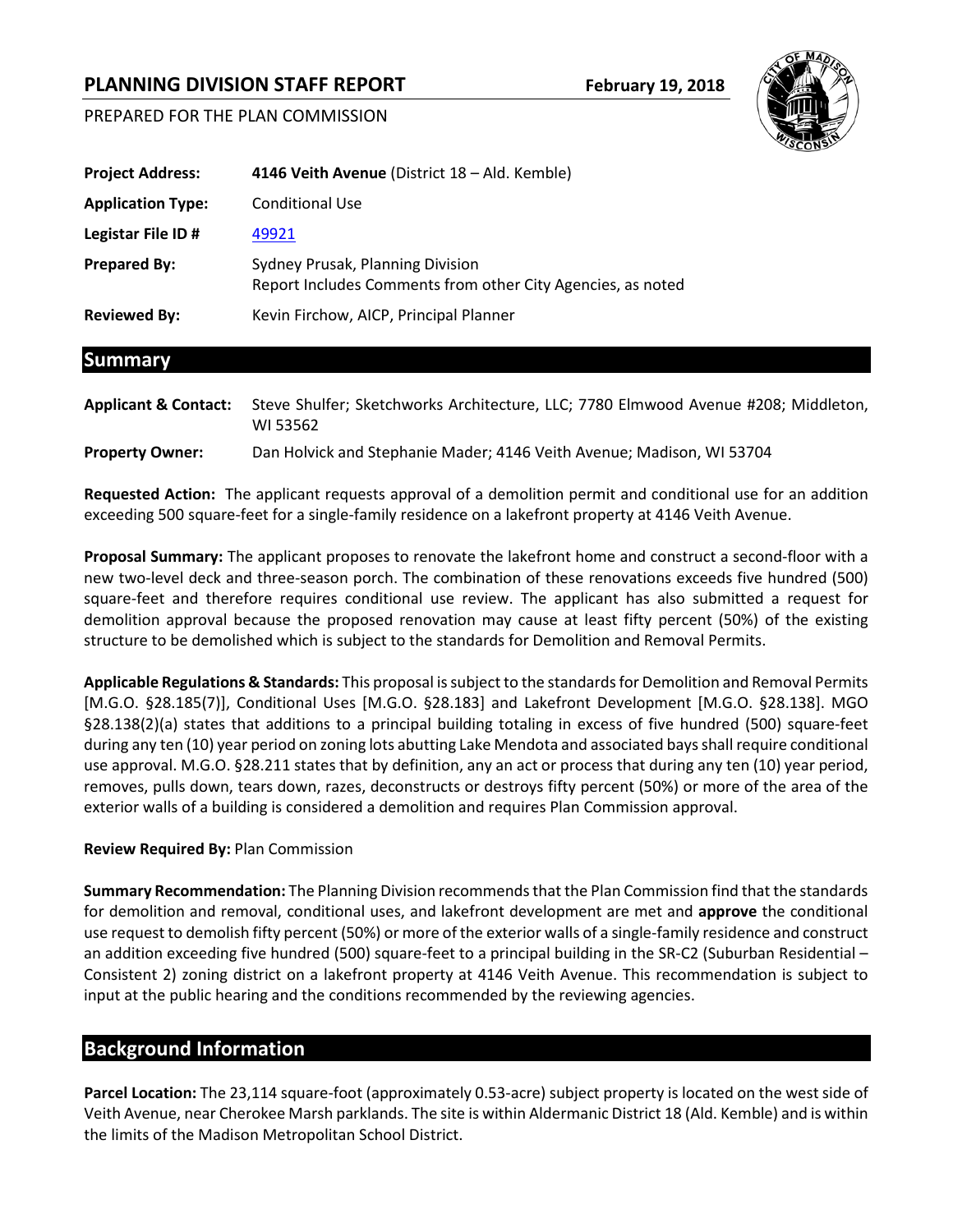Legistar File ID# 49921 4146 Veith Avenue February 19, 2018 Page 2

**Existing Conditions and Land Use:** The subject site includes the existing 3,355-square-foot, one-story single-family home. The home was constructed in 1957 and has four bedrooms and two bathrooms. The home is currently undergoing renovations which include a new garage and front building expansion.

#### **Surrounding Land Use and Zoning:**

- North: Single-family homeszoned SR-C2 (Suburban Residential-Consistent 2), with the Cherokee Marsh-Mendota Unit, zoned CN (Conservancy District) beyond;
- South: Single-family homes zoned SR-C2;
- East: Single-family homes, zoned SR-C2, with Meadow Ridge Park, zoned CN beyond; and
- West: Lake Mendota

**Adopted Land Use Plan:** The [Comprehensive Plan \(2006\)](http://www.cityofmadison.com/dpced/planning/comprehensive-plan/1607/) recommends low-density residential development for the subject site and surrounding properties.

| <b>Requirements</b>       | Required               | Proposed                            |
|---------------------------|------------------------|-------------------------------------|
| Lot Area (sq. ft.)        | $6,000$ sq. ft.        | 11,129 sq. ft.                      |
| Lot Width                 | 50'                    | 62'                                 |
| <b>Front Yard Setback</b> | 30'                    | 28.7' existing front setback        |
| Side Yard Setback         | Two-story: 7'          | 3.7' existing east side setback     |
|                           |                        | 10.0' east side setback to addition |
|                           |                        | 12.0' existing west site setback    |
| Lakefront Yard Setback    | 239.4'                 | Adequate                            |
|                           | Section 28.138(4)(a)3. |                                     |
| Usable Open Space         | $1,000$ sq. ft.        | Adequate                            |
| Maximum Lot Coverage      | 50%                    | Less than 50%                       |
| Maximum Building Height   | 2 stories/35'          | 2 stories/26'                       |

**Zoning Summary:** The property is zoned SR-C2 (Suburban Residential-Consistent 2).

**Section 28.138(4)(a)3. Lakefront Yard Setback.** The median setback of the principal building on the five (5) developed lots or three hundred (300) feet on either side (whichever is less), or thirty percent (30%) of lot depth, whichever number is greater (see illustration).

| <b>Site Design</b>        | <b>Required</b>                   | <b>Proposed</b>               |
|---------------------------|-----------------------------------|-------------------------------|
| Number Parking Stalls     | Single-family detached dwelling:  | Existing driveway and parking |
|                           | 1 (location only)                 | space                         |
| Landscaping and screening | Inventory of shoreline vegetation | None                          |
|                           |                                   |                               |

|--|

*Tables Prepared by Jacob Moskowitz, Zoning Code Officer II*

**Environmental Corridor Status:** While the property is not located in a mapped environmental corridor, portions of the property closest to the lake are located within a designated wetland and a flood storage district per the City of Madison Zoning Map.

**Public Utilities and Services:** This property is served by a full range of urban services.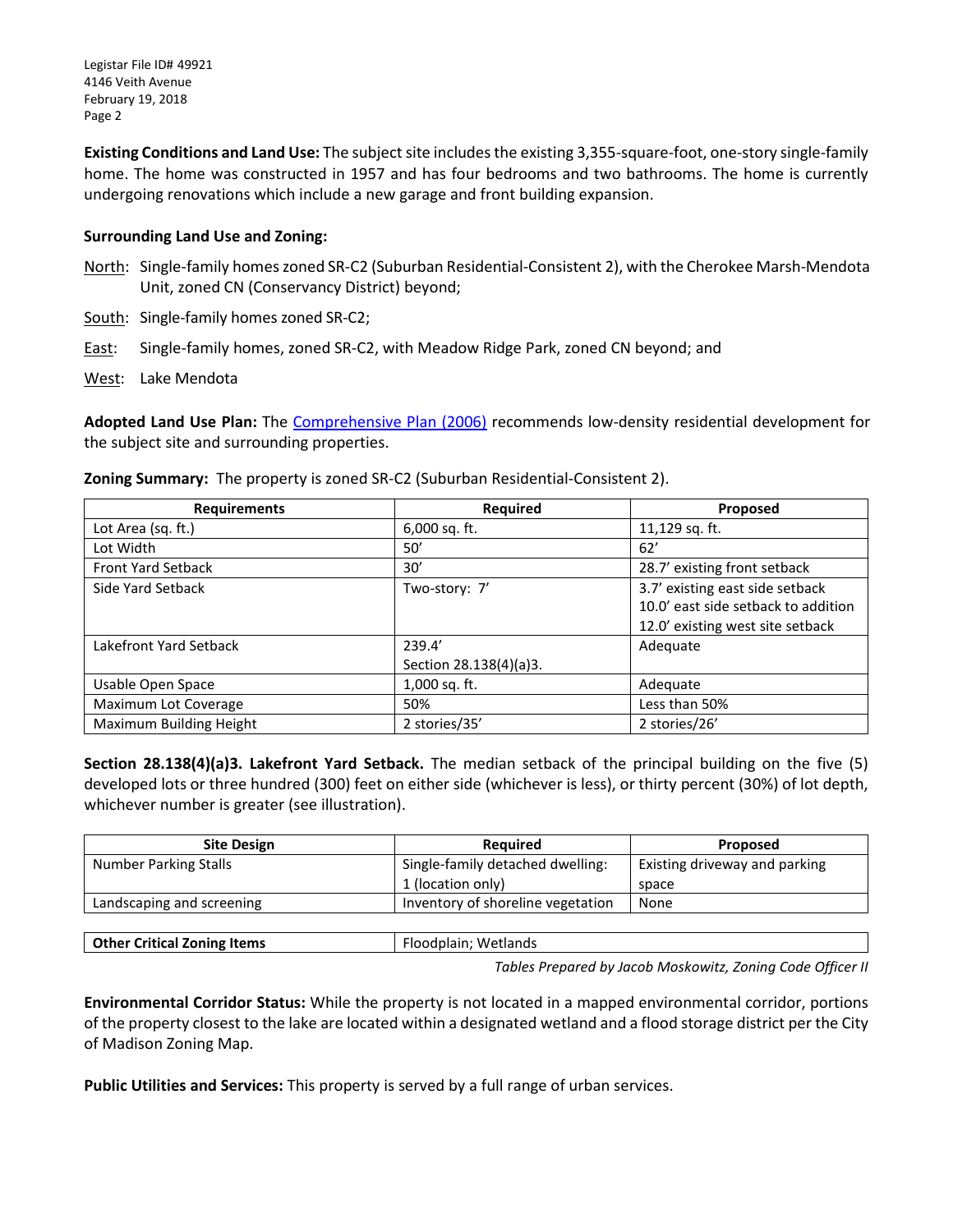## **Project Description**

The applicant is seeking demolition and conditional use approval to allow an addition in excess of five hundred (500) square-feet to a single-family residence on a lakefront property. As part of the renovation process, the applicant proposes to demolish 50 percent (50%) or more of the existing walls of the existing one-story house, which requires a demolition permit. The remodel includes an addition of a second floor, a two-level deck, and three-season porch on the lakeside facing portion of the home. In the letter of intent, the applicant indicated that the remodel of the home will include new siding, roofing, windows, and trims. In total, these renovations would result in 1,857 square-feet of additional living space.

The home is currently under construction for a new one-stall attached garage and front entry expansion. This addition did not require conditional use approval because the changes to the structure totaled 465 square-feet, which is under the 500 square-foot requirement.

Staff notes that in November 2017, the applicants presented an application to the Zoning Board of Appeals requesting a variance to extend their home into the lakefront setback. That application was denied, resulting in this conditional use application. No variance was needed for this conditional use request.

## **Analysis and Conclusion**

This proposal is subject to the approval standards for Demolition and Removal, Conditional Uses and Lakefront Development.

### **Demolition Details & Standards**

In order to approve a Demolition Permit, M.G.O §28.185(7) requires that the Plan Commission must find that the requested demolition and proposed use are compatible with the purpose of the demolition section and the intent and purpose of the SR-C2 (Suburban Residential- Consistent 2) Zoning. The demolition standards state that the Plan Commission shall consider and may give decisive weight to any relevant facts including impacts on the normal and orderly development of surrounding properties and the reasonableness of efforts to relocate the building. Furthermore, the proposal should be compatible with adopted plans. Finally, the demolition standards state that the Plan Commission shall consider the report of the City's Historic Preservation Planner regarding the historic value of the property as well as any report submitted by the Landmarks Commission.

The applicant does not intend to demolish the entire structure, however M.G.O. §28.211 states that by definition, any an act or process that during any ten (10) year period, removes, pulls down, tears down, razes, deconstructs or destroys fifty percent (50%) or more of the area of the exterior walls of a building is considered a demolition and requires Plan Commission approval. This proposal requires significant renovations to the existing structure and thus meets the qualifications for a technical demolition.

Staff believes that the demolition standards can be met with this proposal. This proposal is consistent with the [Comprehensive Plan's\(2006\)](http://www.cityofmadison.com/dpced/planning/comprehensive-plan/1607/) recommendation for low-density residential land use. Moreover, the partial removal of the existing home is not anticipated to negatively impact the surrounding properties nor the normal and orderly development of the neighborhood. Lastly, at their January 29, 2018 meeting, the Landmarks Commission found that the building itself was not historically, architecturally, or culturally significant.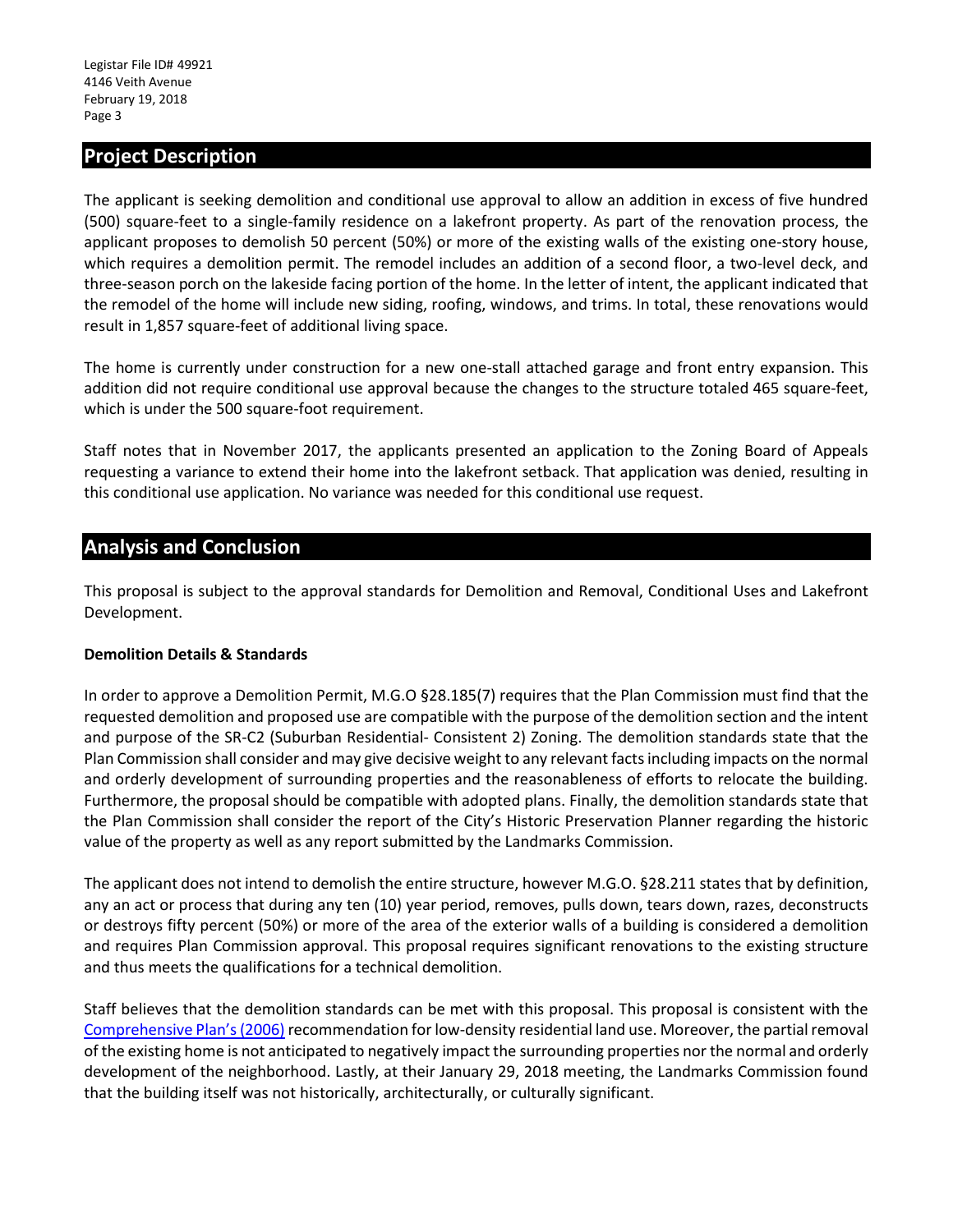#### **Conditional Use Standards**

The Planning Division believes that the standards for Conditional Uses can be found met. This proposal requires conditional use approval because the total renovation exceeds 500 square-feet on a lakefront parcel.

In regards to the approval standards, the Plan Commission shall not approve a conditional use without due consideration of the City's adopted plan recommendations, design guidelines, and finding that all of the conditional use standards of MGO §28.183(6) are met. Standard 13 relates exclusively to lakefront development which states that "when applying the above standards to lakefront development under Sec. 28.138, the Plan Commission shall consider the height and bulk of principal buildings on the five (5) developed lots or three hundred (300) feet on either side of the lot with the proposed development." As an estimate of total bulk, staff utilized City Assessor's data to estimate principal building size for the homes on the five (5) developed lots on south side of the subject property and the four (4) developed lots on the north side of the subject property. Beyond these four (4) lots are Cherokee Marsh parklands, zoned Conservancy District (CN), and could not be included in the calculation. The calculation for bulk includes living areas, enclosed porches, finished and unfinished basement areas, and estimated attached garage space. Using this analysis, staff found that the principal building sizes range from approximately 3,150 to 5,727 square-feet, compared to roughly 5,522 square-feet for the proposed principal structure (which is 34.75% **above** the 4,098 square-foot median).

The Zoning Code's definition of bulk also includes the Floor Area Ratio (FAR), which compares the total building floor area (on all floors) to lot area. For example, a FAR of 1.0 indicates that the total building floor area is equal to the lot area. The calculated FAR for the adjacent lots along Veith Avenue range from 0.12 to 0.22. The calculated FAR for the proposed principal structure is **0.24** compared to the 0.15 estimated median for the surrounding homes. While there are larger homes compared to this proposal on nearby lots, these existing houses occupy double lots, resulting in a smaller FAR. In regards to height, the proposed home appears to be below the maximum allowable height of 35 feet.

Staff believes Conditional Use Standard #4 which states that, "The establishment of the conditional use will not impede the normal and orderly development and improvement of the surrounding property for uses permitted in the district" can be found met. This home is within the range of the bulk and only slightly above the FAR calculation in relation to the surrounding properties.

#### **Lakefront Development Standards**

The lakefront development standards were established to further the maintenance of safe and healthful conditions by preserving and enhancing water quality, habitats, viewsheds, and other environmental and aesthetic qualities of lakes. This section includes additional regulations including limitations on the clearing of shoreline vegetation, requirements for public sewer, environmental protections, and additional lot coverage standards. This section also includes the methodology to establish the building setback from the lake. In keeping with the Zoning table provided, Planning Staff believes that the lakefront development standards can be found met.

At the time of report writing, staff was not aware of concerns regarding this proposal.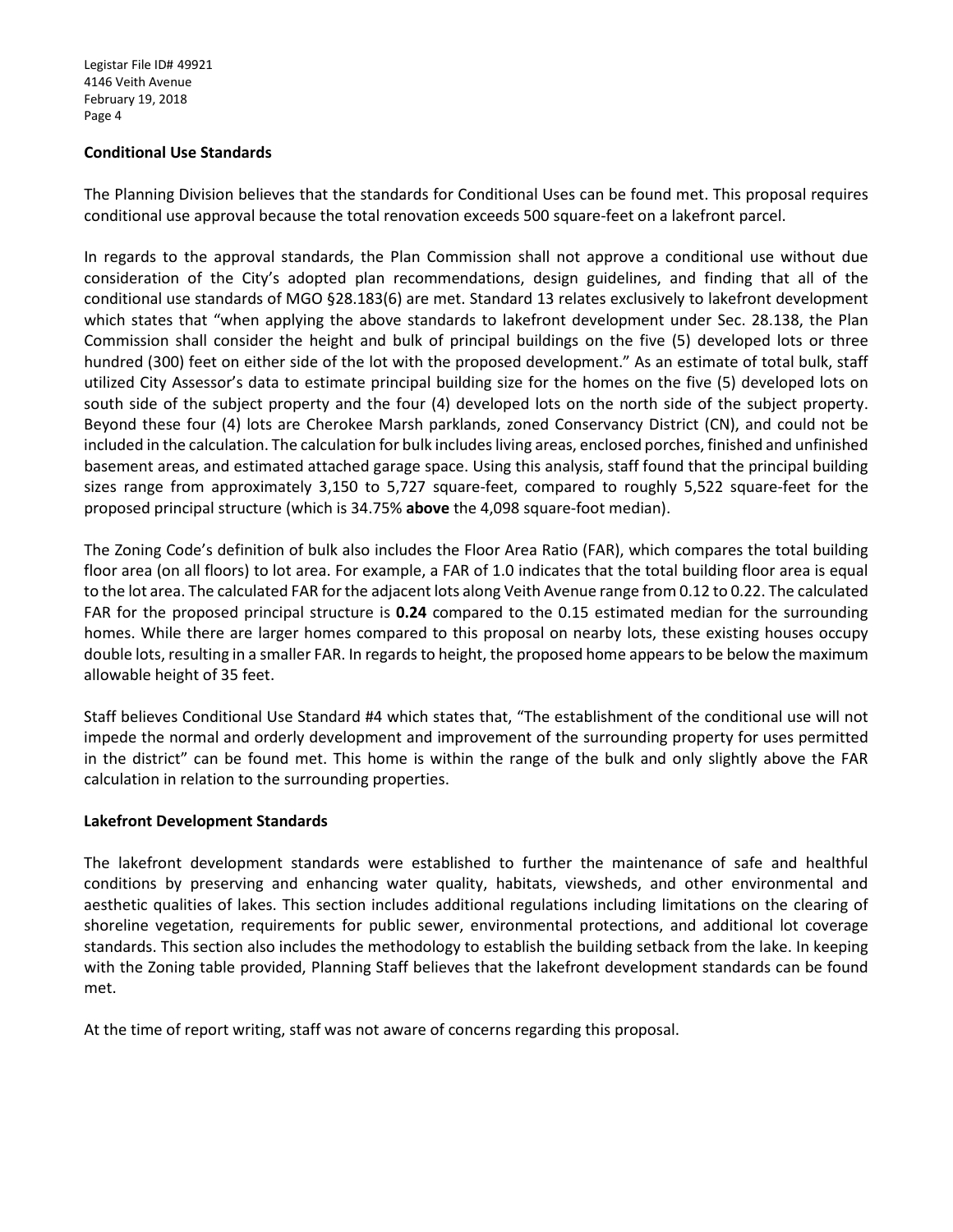## **Recommendation**

#### **Planning Division Recommendation** (Contact Sydney Prusak, 243-0554)

The Planning Division recommends that the Plan Commission find that the standards for demolition and removal, conditional uses, and lakefront development are met and **approve** the conditional use request to construct an addition exceeding 500 square-feet to an existing residence in the SR-C2 zoning district on a lakefront property at 4146 Veith Avenue. This recommendation is subject to input at the public hearing and the conditions recommended by the reviewing agencies.

**Recommended Conditions of Approval Major/Non-Standard Conditions are Shaded .** 

**Planning Division** (Contact Sydney Prusak (608) 243-0554)

1. The following information is provided for the reference of the applicant as many lakefront properties are associated with locations of Native effigy mounds and archaeological sites.

Burial Sites Preservation (§ 157.70):

(2r) Site Disturbance Prohibited. Except as provided under subs (4) and (5) and State Statute 157.111 and 157.112, no person may intentionally cause or permit the disturbance of a burial site or catalogued land contiguous to a cataloged burial site.

(3) Report of Disturbed Burial Sites. (a) Except as provided under s. 979.01, a person shall immediately notify the Wisconsin Historical Society (608-264-6502) if the person knows or has reasonable grounds to believe that a burial site or the cataloged land contiguous to a cataloged burial site is being disturbed or may be disturbed contrary to the requirements of subs. (4) and (5).

Many lakefront properties are associated with locations of Native American effigy mounds and archeological sites. This site is known to be associated with archeological and historic resources. The Burial Sites Preservation statute requires that the property owner contact the Wisconsin Historical Society to discuss the location of the proposed project and any possible disturbance of an archaeological or historic resource before the work commences. During the construction work, if a burial site disturbance occurs, the work shall stop immediately until the Wisconsin Historical Society is able to assess the site.

- 2. The applicant's final sign-off plans shall include a grading plan that labels the finished-grade elevations at the building corners for approval by Planning Division staff.
- 3. The applicant shall submit more detailed and legible building elevations for final sign-off.

### **Engineering Division (Main Office)** (Contact Brenda Stanley, (608) 261-9127)

- 4. Prior to approval, the owner or owner's representative shall obtain a permit to plug each existing sanitary sewer lateral that serves a building which is proposed for demolition. For each lateral to be plugged the owner shall complete a sewer lateral plugging application and pay the applicable permit fees. The permit application is available on line at [http://www.cityofmadison.com/engineering/permits.cfm.](http://www.cityofmadison.com/engineering/permits.cfm) (MGO CH 35.02(14))
- 5. All outstanding Madison Metropolitan Sewerage District (MMSD) charges are due and payable prior to Engineering sign-off, unless otherwise collected with a Developer's / Subdivision Contract. Contact Mark Moder (608-261-9250) to obtain the final MMSD billing a minimum of two (2) working days prior to requesting City Engineering signoff. (MGO16.23(9)(d)(4)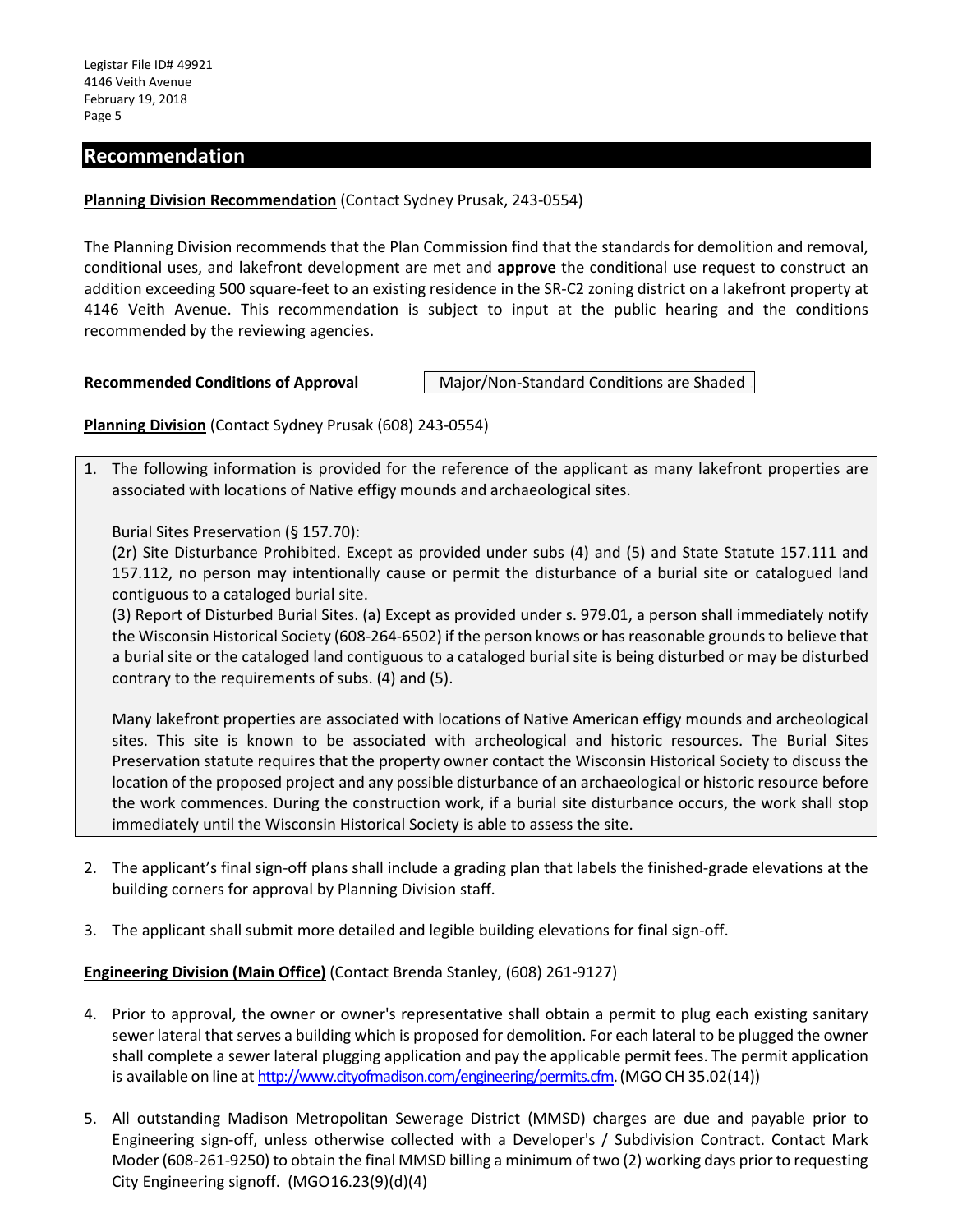- 6. All work in the public right-of-way shall be performed by a City licensed contractor. (MGO 16.23(9)(c)5) and MGO 23.01)
- 7. All damage to the pavement on Veith Ave, adjacent to this development shall be restored in accordance with the City of Madison's Pavement Patching Criteria. For additional information please see the following link: [http://www.cityofmadison.com/engineering/patchingCriteria.cfm.](http://www.cityofmadison.com/engineering/patchingCriteria.cfm) (POLICY)

**Engineering Division (Mapping)** (Contact Jeffrey Quamme, (608) 266-4097)

The agency reviewed this request and has recommended no conditions of approval.

**Traffic Engineering** (Contact Sean Malloy, (608) 266-5987)

The agency reviewed this request and has recommended no conditions of approval.

**Zoning** (Contact Jacob Moskowitz, (608) 266-4560)

- 8. Verify whether trees or vegetation will be removed to accommodate the proposed addition. The development plan shall show a complete inventory of shoreline vegetation in any area proposed for building, filling, grading or excavating. In addition, the development plan shall indicate those trees and shrubbery which will be removed as a result of the proposed development.
- 9. Filling, grading and excavation of the zoning lot may be permitted only where protection against erosion, sedimentation and impairment of fish and aquatic life has been assured. Obtain necessary erosion control permits.
- 10. Per Section 28.186(4)(b), the property owner or operator is required to bring the property into compliance with all elements of the approved site plans by the date established by the Zoning Administrator as part of the site and building plan approval. Work with Zoning staff to establish a final site compliance date.
- 11. Provide lot coverage information for the area within thirty-five (35) feet of the Ordinary High Water Mark (OHWM). Lot coverage within thirty-five (35) feet of the OHWM shall not exceed twenty percent (20%). Public paths within this area shall not be included in the lot coverage limit.
- 12. Provide lot coverage information for the area within thirty-five (35) feet of the Ordinary High Water Mark (OHWM). Lot coverage within thirty-five (35) feet of the OHWM shall not exceed twenty percent (20%). Public paths within this area shall not be included in the lot coverage limit.
- 13. Section 28.185(7)(a)5. requires that if a demolition or removal permit is approved, it shall not be issued until the reuse and recycling plan is approved by the Recycling Coordinator, Bryan Johnson (608-266-4682).
- 14. Section 28.185(10) Every person who is required to submit a reuse and recycling plan pursuant to Section 28.185(7)(a)5. shall submit documents showing compliance with the plan within sixty (60) days of completion of demolition.
- 15. Section 28.185(9)(a) A demolition or removal permit is valid for one (1) year from the date of the Plan Commission.